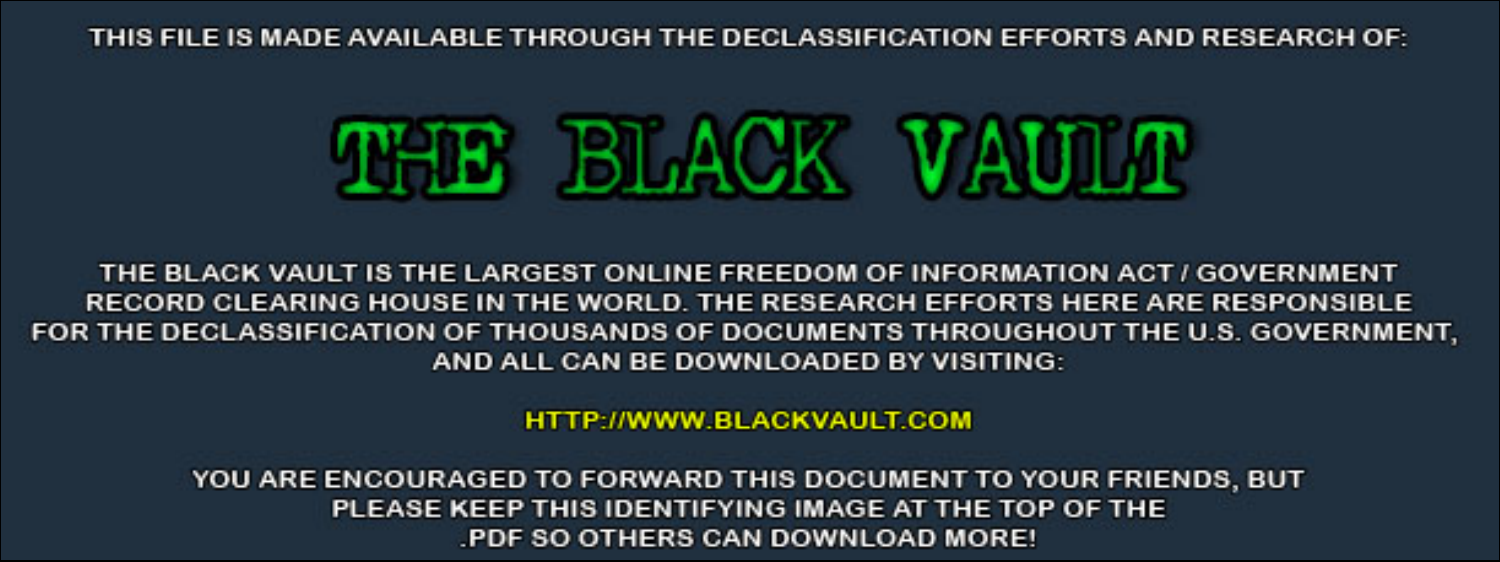## UNCLASSIFIED//FOR OFFICIAL USE ONLY

## **(U) Cryptologic Almanac 50th Anniversary Series**

## **(U) Joseph N. Wenger**

CU) Rear Admiral Joseph N. Wenger played a leading role in the development of both the Naval Security Group Command and the National Security Agency. He was one of the seminal figures in American cryptologic history and, more than anyone else, was responsible for establishing a cryptologic organization Navy-wide.

(U) Wenger was one of the first naval officers to realize the role of communications intelligence and its value--particularly in traffic analysis--to military planners. He was a pioneer in the development of machines for use in cryptanalysis, and he was among the first to recognize the need for centralization within the naval COMINT establishment.

(V) Born in Patterson, Louisiana, in 1901, Wenger was admitted to the Naval Academy in 1919 and graduated in 1923. His career between the two world wars was typical of many naval cryptologic officers. He was associated with the cryptologic element (OP-20- G) only when on shore duty. His only early association was his participation in training courses in 1925 and 1931 and his correspondence with Laurance F. Safford (sometime head of OP-20-G) about cryptology.

(D) Wenger's first real involvement with COMINT came while he was radio intelligence officer for the Asiatic Fleet, 1932-1934. In 1933 or early 1934, he began to assemble the reports of the various radio intelligence elements which had participated in obtaining intelligence on the Japanese Imperial Fleet maneuvers of 1933. His study and consolidation of these reports into a major study of his own crystallized his thinking on the value of COMINT and particularly the importance of traffic analysis in a military environment. He realized the valuable information which could be gained from studying Japanese communications procedures, traffic associations, systems, callsigns, and other message externals, and he recognized that this information could be just as important as that derived from reading message texts.He also understood the critical need to establish intercept stations to collect Japanese naval signals, and he was the inspiration behind the creation ofOP-20-G's Pacific Ocean collection network.

(U) In 1935 Wenger returned to Washington to take charge of the research section (OP-20- GY) of the Navy's nascent communications intelligence organization. While in this position, he helped launch the Navy's effort in the field of machine processing and aided in the development and refinement of cipher devices which were adopted by the *V.S.*